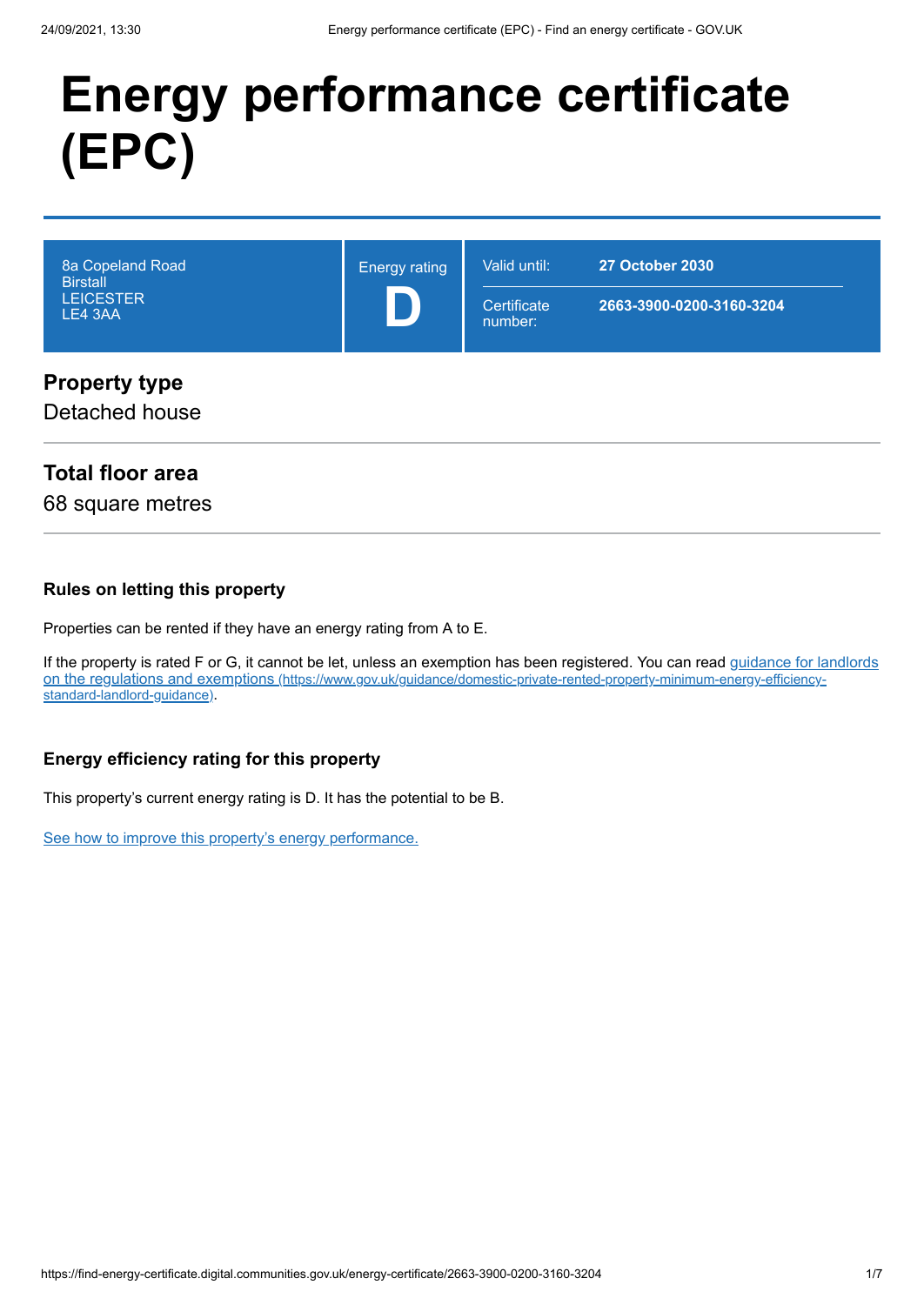| <b>Score</b> | <b>Energy rating</b> |   | <b>Current</b> | <b>Potential</b> |
|--------------|----------------------|---|----------------|------------------|
| $92 +$       |                      |   |                |                  |
| 81-91        | Β                    |   |                | 84<br>B          |
| 69-80        | $\mathbf C$          |   |                |                  |
| 55-68        | D.                   |   | 63<br>D        |                  |
| 39-54        | Е                    |   |                |                  |
| $21 - 38$    | F                    |   |                |                  |
| $1 - 20$     |                      | G |                |                  |

The graph shows this property's current and potential energy efficiency.

Properties are given a rating from A (most efficient) to G (least efficient).

Properties are also given a score. The higher the number the lower your fuel bills are likely to be.

For properties in England and Wales:

- the average energy rating is D
- the average energy score is 60

#### **Breakdown of property's energy performance**

This section shows the energy performance for features of this property. The assessment does not consider the condition of a feature and how well it is working.

Each feature is assessed as one of the following:

- very good (most efficient)
- good
- average
- poor  $\bullet$
- very poor (least efficient)

When the description says "assumed", it means that the feature could not be inspected and an assumption has been made based on the property's age and type.

| <b>Feature</b> | <b>Description</b>                         | Rating  |
|----------------|--------------------------------------------|---------|
| Wall           | Cavity wall, as built, insulated (assumed) | Good    |
| Roof           | Pitched, insulated (assumed)               | Good    |
| Window         | Fully double glazed                        | Average |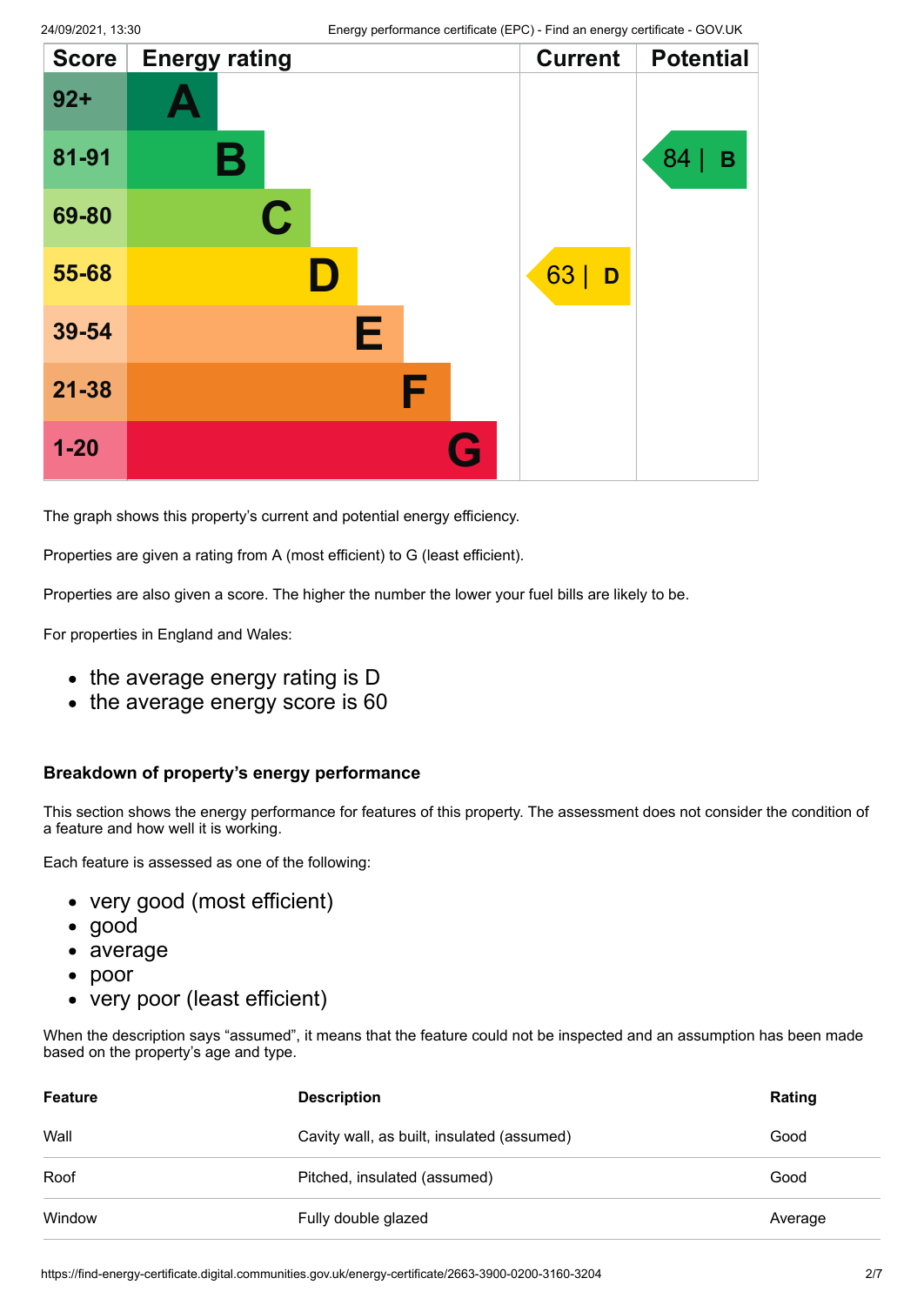24/09/2021, 13:30 Energy performance certificate (EPC) - Find an energy certificate - GOV.UK

| <b>Feature</b>       | <b>Description</b>                       | Rating    |
|----------------------|------------------------------------------|-----------|
| Main heating         | Boiler and radiators, mains gas          | Good      |
| Main heating control | Programmer, room thermostat and TRVs     | Good      |
| Hot water            | From main system                         | Average   |
| Lighting             | Low energy lighting in all fixed outlets | Very good |
| Floor                | Solid, limited insulation (assumed)      | N/A       |
| Secondary heating    | Room heaters, mains gas                  | N/A       |

# **Primary energy use**

The primary energy use for this property per year is 281 kilowatt hours per square metre (kWh/m2).

What is primary energy use?

#### **Environmental impact of this property**

One of the biggest contributors to climate change is carbon dioxide (CO2). The energy used for heating, lighting and power in our homes produces over a quarter of the UK's CO2 emissions.

## **An average household produces**

**This property produces**

3.4 tonnes of CO2

6 tonnes of CO2

# **This property's potential production**

1.4 tonnes of CO2

By making the [recommended changes](#page-3-0), you could reduce this property's CO2 emissions by 2.0 tonnes per year. This will help to protect the environment.

Environmental impact ratings are based on assumptions about average occupancy and energy use. They may not reflect how energy is consumed by the people living at the property.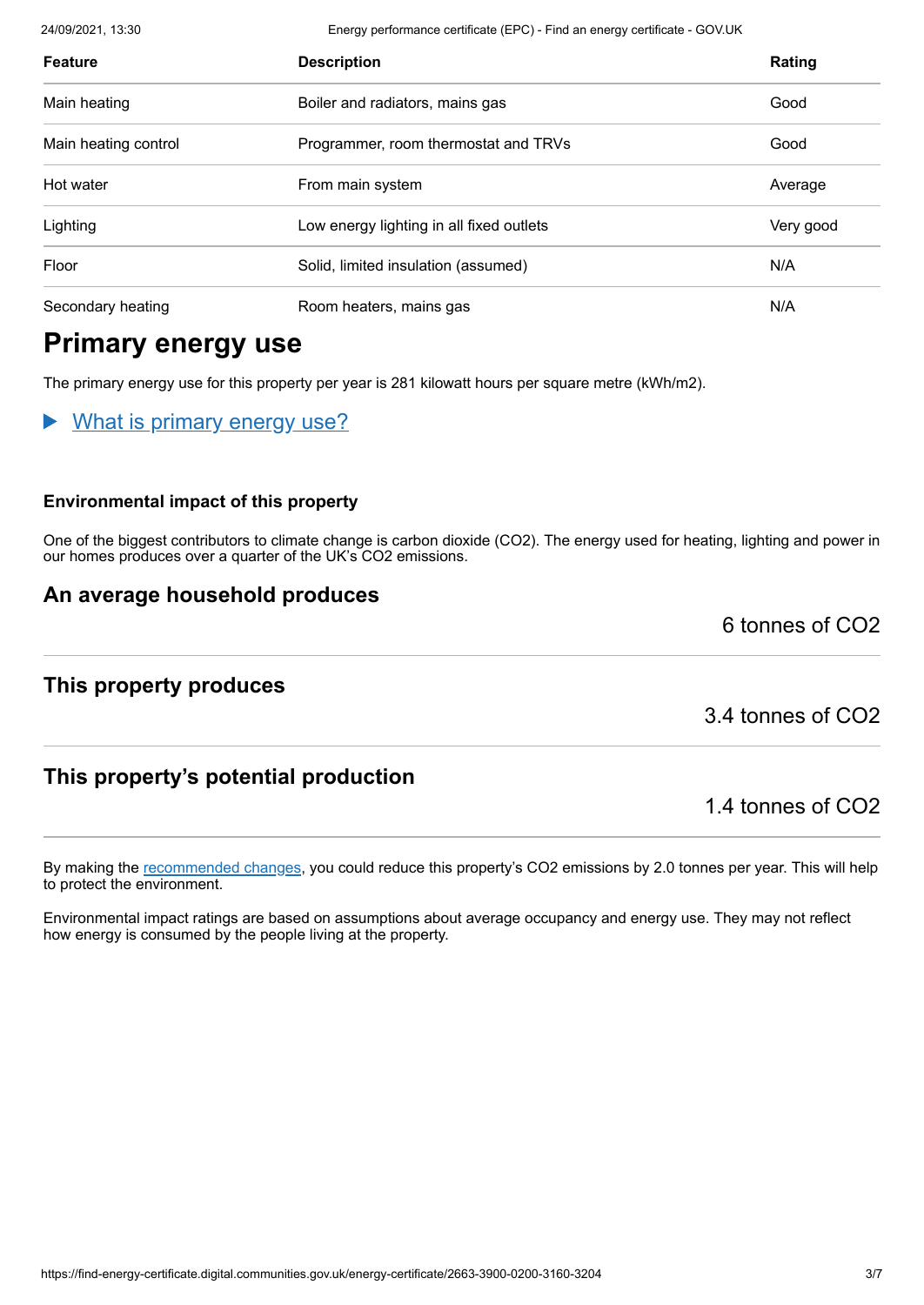#### <span id="page-3-0"></span>**How to improve this property's energy performance**

Making any of the recommended changes will improve this property's energy efficiency.

Potential energy rating **B** If you make all of the recommended changes, this will improve the property's energy rating and score from D (63) to B (84). **Recommendation 1: Floor insulation (solid floor)** Floor insulation (solid floor) **Typical installation cost** £4,000 - £6,000 **Typical yearly saving** £27 **Potential rating after carrying out recommendation 1** What is an energy rating?

# **Recommendation 2: Replace boiler with new condensing boiler**

Condensing boiler

**Typical installation cost**

**Typical yearly saving**

**Potential rating after carrying out recommendations 1 and 2**

# **Recommendation 3: Solar water heating**

Solar water heating

## **Typical installation cost**

£4,000 - £6,000

£2,200 - £3,000

£121

70 | C

64 | D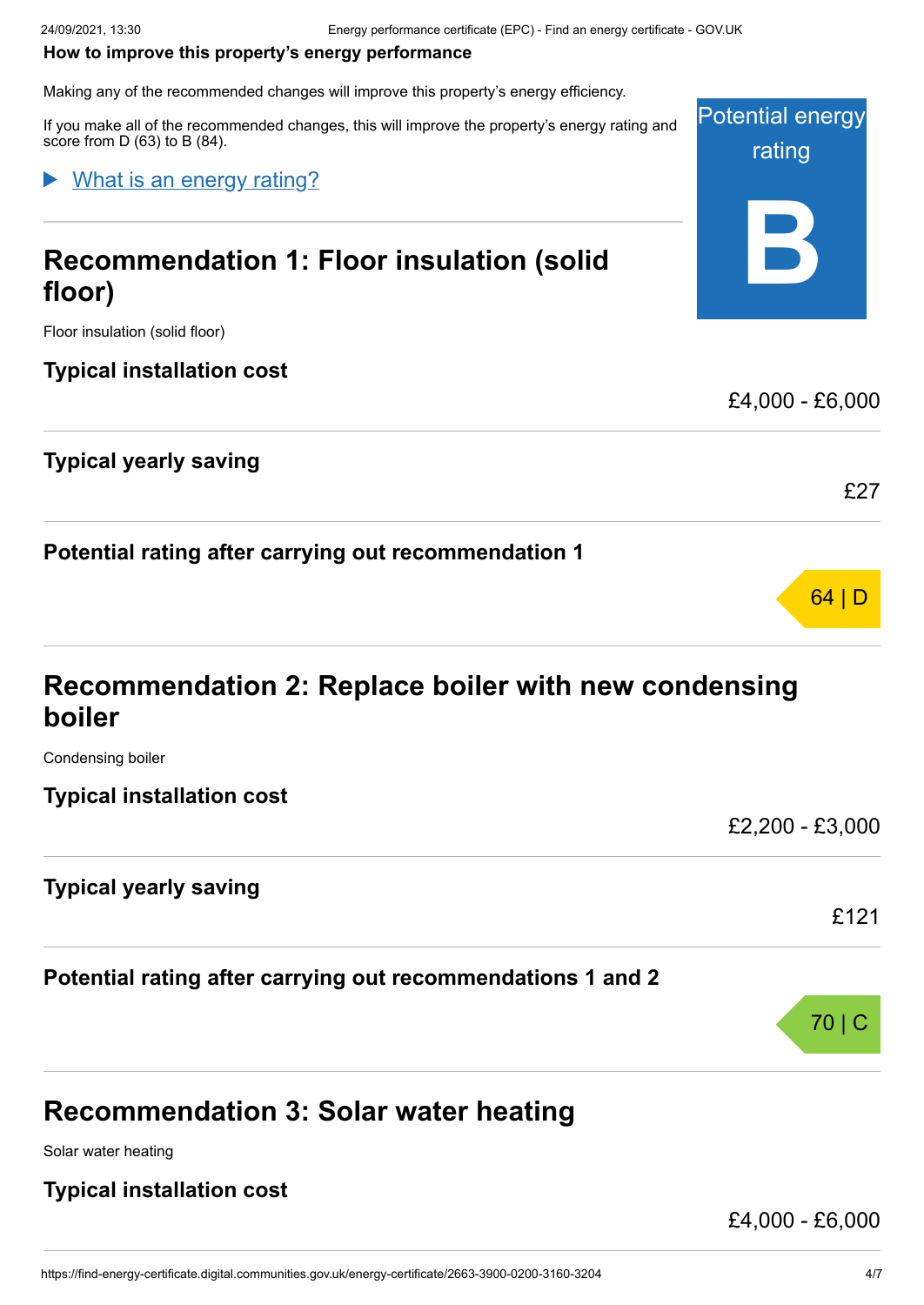# **Potential rating after carrying out recommendations 1 to 3** 72 | C **Recommendation 4: Solar photovoltaic panels, 2.5 kWp** Solar photovoltaic panels **Typical installation cost** £3,500 - £5,500 **Typical yearly saving** £344 **Potential rating after carrying out recommendations 1 to 4** 84 | B **Paying for energy improvements** [Find energy grants and ways to save energy in your home.](https://www.gov.uk/improve-energy-efficiency) (https://www.gov.uk/improve-energy-efficiency) **Estimated energy use and potential savings Estimated yearly energy cost for this property** £765 **Potential saving** £184

The estimated cost shows how much the average household would spend in this property for heating, lighting and hot water. It is not based on how energy is used by the people living at the property.

The estimated saving is based on making all of the recommendations in [how to improve this property's energy performance.](#page-3-0)

For advice on how to reduce your energy bills visit Simple Energy Advice [\(https://www.simpleenergyadvice.org.uk/\)](https://www.simpleenergyadvice.org.uk/).

# **Heating use in this property**

Heating a property usually makes up the majority of energy costs.

# **Estimated energy used to heat this property**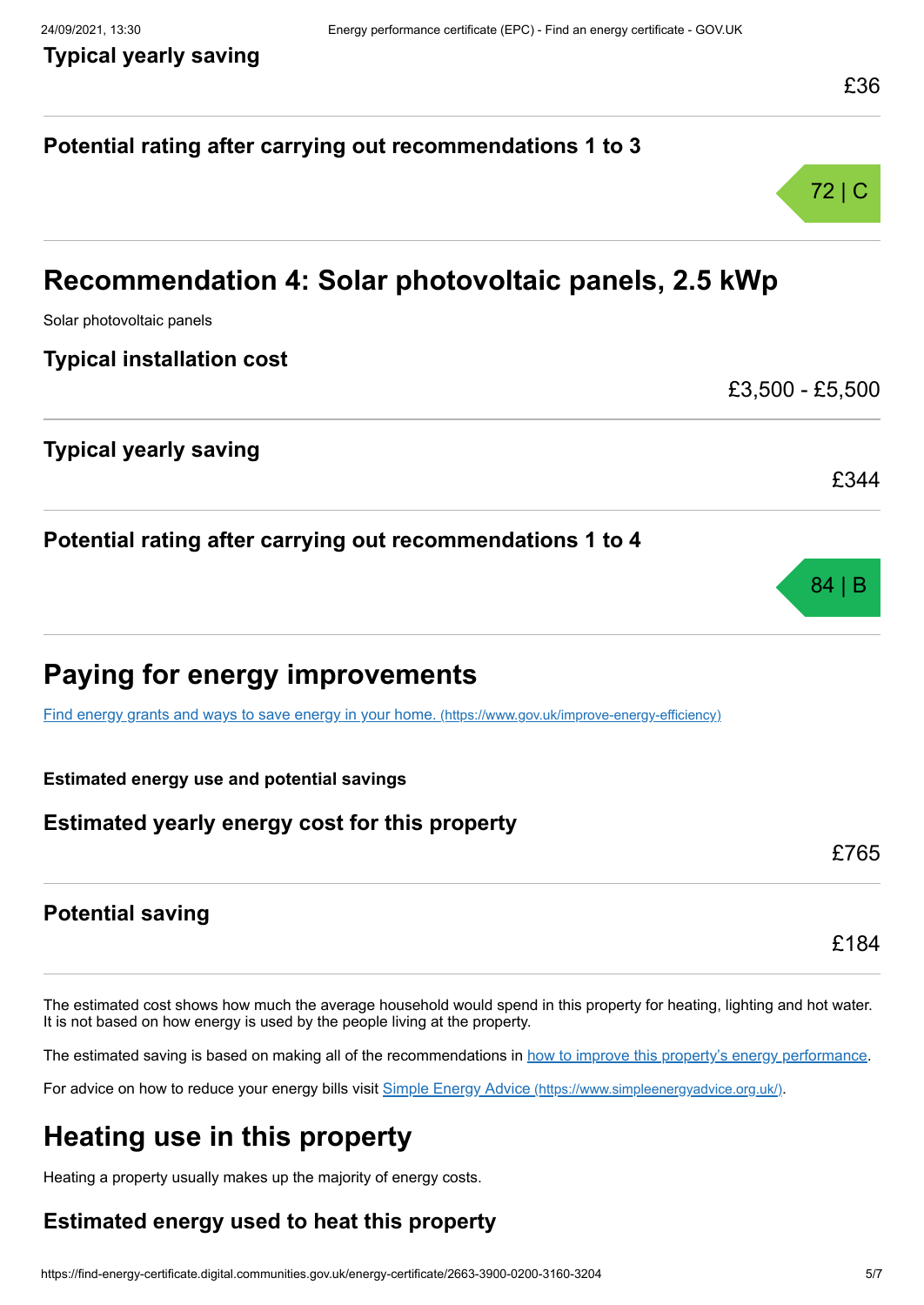# **Space heating**

## 6731 kWh per year

## **Water heating**

2557 kWh per year

# **Potential energy savings by installing insulation**

**Type of insulation Amount of energy saved** 

**Loft insulation** 159 kWh per year

You might be able to receive Renewable Heat Incentive payments [\(https://www.gov.uk/domestic-renewable-heat-incentive\)](https://www.gov.uk/domestic-renewable-heat-incentive). This will help to reduce carbon emissions by replacing your existing heating system with one that generates renewable heat. The estimated energy required for space and water heating will form the basis of the payments.

#### **Contacting the assessor and accreditation scheme**

This EPC was created by a qualified energy assessor.

If you are unhappy about your property's energy assessment or certificate, you can complain to the assessor directly.

If you are still unhappy after contacting the assessor, you should contact the assessor's accreditation scheme.

Accreditation schemes are appointed by the government to ensure that assessors are qualified to carry out EPC assessments.

# **Assessor contact details**

## **Assessor's name**

Fiona Fisher

## **Telephone**

01509 268141

#### **Email**

[info@eco-co2.co.uk](mailto:info@eco-co2.co.uk)

# **Accreditation scheme contact details**

# **Accreditation scheme**

Elmhurst Energy Systems Ltd

## **Assessor ID**

EES/002747

# **Telephone**

https://find-energy-certificate.digital.communities.gov.uk/energy-certificate/2663-3900-0200-3160-3204 6/7 01455 883 250